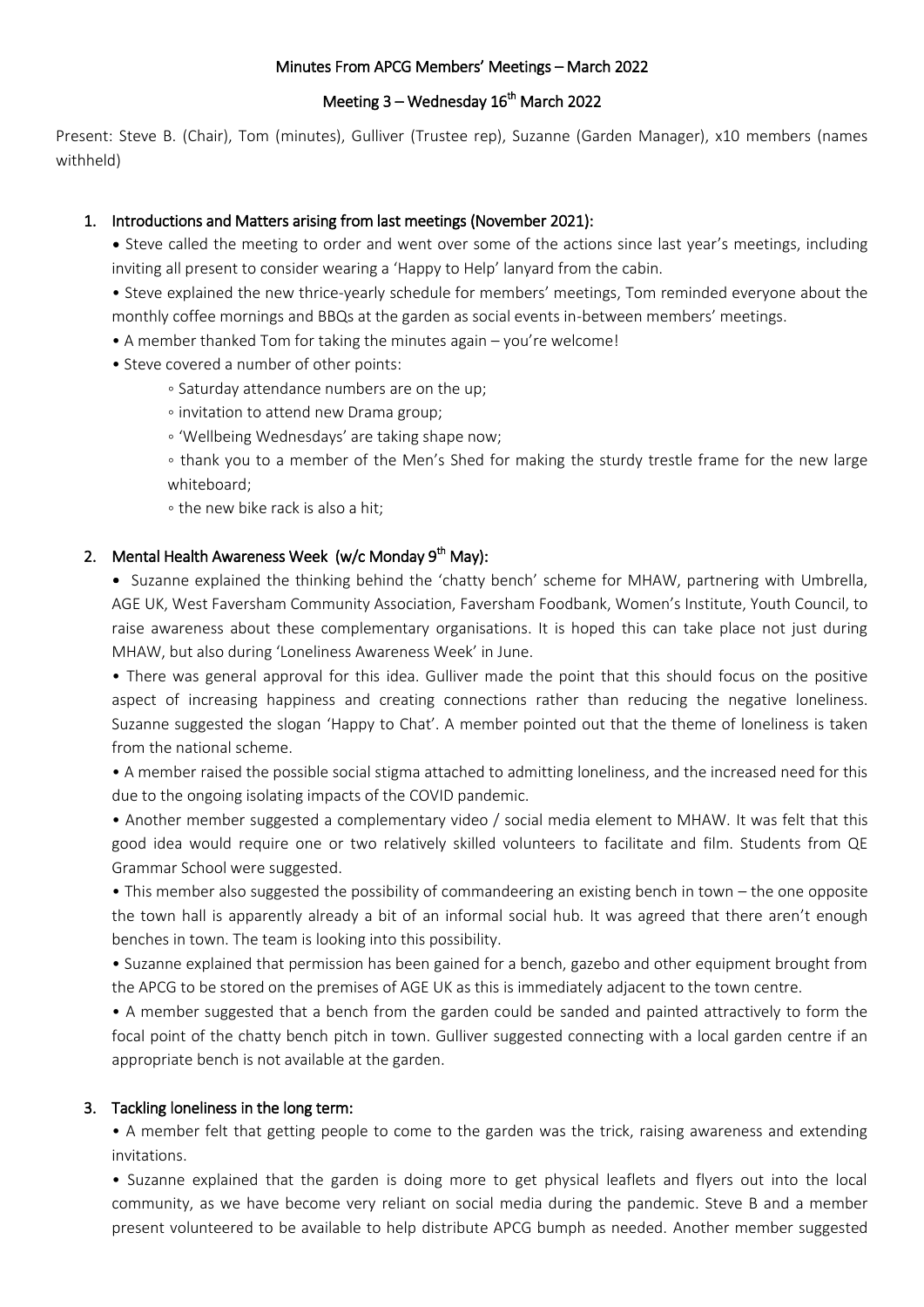that any material distributed include a map or directions to find the garden – the main printed APCG flyer does have this, flyers may not.

• A member suggested that the closed black gate to the garden may be a bit daunting and off-putting to passers-by and potential new members. Suzanne said that this has been reported my members of the local community, Another member agreed that this was their experience too. It was asked if the gate needed to black, Suzanne explained that the disposition of the gate is in the hands of the landlords – the Grammar School Trust.

• Steve asked those present how they would feel about the gate being open more, at the current stage of the pandemic. Gulliver pointed out that COVID infection rates are currently rising rapidly, and a member echoed this.

• It was generally agreed that more welcoming signage in the alley would be a great help in this regard. A member suggested the return of the A-frame boards, Suzanne has the materials for this and help is being sought from the Men's Shed to assemble them. Another large, curvaceous pennant like that which used to be displayed daily in the alley during opening was another popular suggestion.

• The question of the chickens during gate-open hours was raised – no solution has been proposed but this is a matter of ongoing consideration.

• Steve brought this topic to a conclusion by pointing out that while infection rates are up, deaths from COVID are significantly down.

### 4. Platinum Jubilee / summer party - ideas?:

• The interesting contrast in the majority opinions of previous days' meetings regarding whether or not to acknowledge the Jubilee was noted – Monday generally against, Tuesday very much for. Positive opinions were expressed today. It was felt that most things will be divisive on some level, but that individuals would be able to decide for themselves if they wanted to be involved or not.

• Ideas included:

- tea party
- mask party

◦ bunting around the garden – discussion of the official Jubilee colours (apparently purple and silver). A member present is also a member of the WI who are preparing bunting for other events, they offered to see if this can be made available for an APCG event on a different day.

• Gulliver suggested we find out what other events are taking place to avoid scheduling conflicts. Suzanne agreed the event could take place whenever, not necessarily during the official four-day bank holiday weekend in early June. A member suggested our event could be towards the end of June. Another member pointed out that Friday 26<sup>th</sup> June is already Open Gardens. Suzanne suggested the first week of July and / or potentially combining this with the AGM.

#### 5. Some reminders and updates - OT placement, Qi Gong Tai Chi, Drama Group, FCS talking therapies, etc!:

• Steve updated those present on the upcoming second OT student placement beginning in April.

• Steve informed everyone of the availability of Faversham Counselling Service to all as a source of bespoke talking therapies. This lead a member to prompt another member present to begin an interesting discussion of 'havening' as a source of complementary alternative therapy:

◦ as someone with professional expertise this member described the origins, neuroscientific underpinnings, and benefits of havening. The technique uses gentle physical contact and carefully guided thought to help break the cycle of post-traumatic stress disorder.

◦ A member was able to speak from personal experience of the benefits of havening in coping with and overcoming trauma.

◦ Suzanne asked how this could be brought to the garden, perhaps as part of the growing 'Wellbeing Wednesdays', while recognising the need for the member in question to make money from their work. This member generously offered to provide this service to the garden voluntarily. The same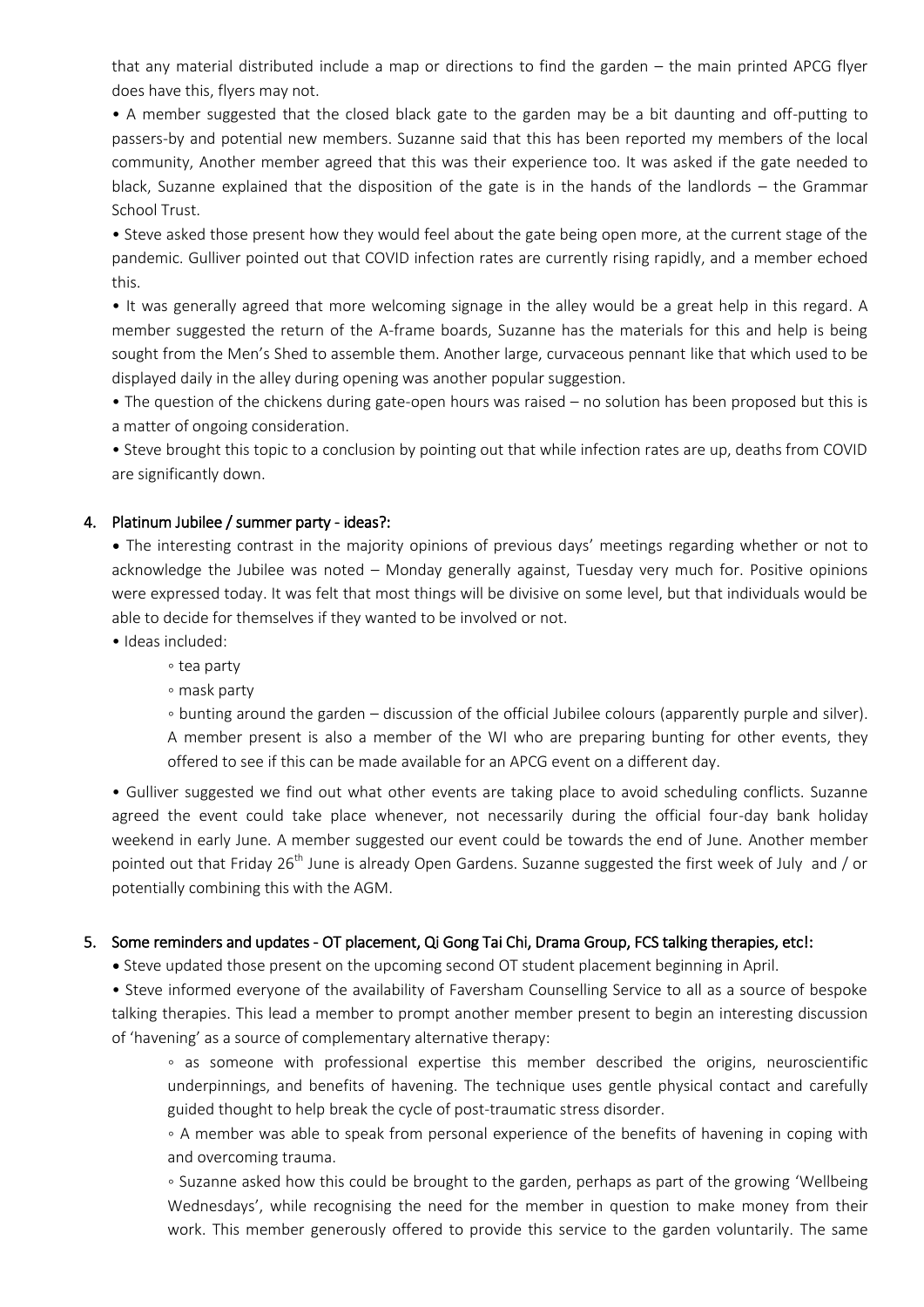member suggested this could even be a weekly activity at the garden, most likely as a group session at first, and possibly one-to-one if needed.

◦ Another member asked if it would be necessary for members of a group havening session to divulge the particular personal traumatic experiences they are seeking to work on. The original member said this is not necessarily part of a group experience, but would likely be a part of any one-to-one sessions which came about as a result of first taking part in a group at the garden.

◦ Those present thanked this member for bringing an interesting addition to today's meeting.

### 6. Cabin reopening:

• Steve updated those present on the current situation with 're-opening' the cabin (see previous day's minutes). Tom brought up concerns raised at Tuesday's meeting by some of the regular cabin volunteers, and it was agreed that it would be appropriate for the cabin to continue to be closed off by using a table as a serving counter during busy hours, particularly when open to the public.

## 7. Trustee update

• Steve invited Gulliver to speak to and update those present on behalf of the garden's trustees.

• Gulliver began by thanking Steve for chairing, and Suzanne and Tom for helping to administer and contribute to this week's meetings.

• Gulliver proposed a question for discussion by those present: 'is the garden still a place where people can come to find peace and quiet if they would like?':

◦ A member agreed that they have aired reservations about this themselves, and has heard this from others.

◦ Steve felt this made the case for continuing to have at least some days when the garden gate remains closed. Gulliver agreed that a continuing balance would be healthy.

◦ A member felt that even when busy, there was usually a quiet corner to be found out in the garden for those who needed one, such as the benches and chairs in the Moon Garden.

◦ Suzanne agreed that this should always be a consideration and an ongoing conversation. She noted that it is an evolving situation, citing the relatively recent inversion from Wednesdays to Fridays as typically the busiest day at the garden.

◦ There was general agreement that an update and reformat of the current activities sheets would help make it much easier for members to work out when to visit the garden if they would like to find it less busy. Tom to look into this.

◦ A member felt that this was to some extent the price of success, and suggested that the team advise those with 'Happy to Help' lanyards to unobtrusively seek to help new members and visitors to find a quiet time to be at the garden if desired.

◦ Steve noted that the changing seasons should bring improved weather and more foliage to help create the little nooks and corners and garden 'rooms' which bring a greater sense of privacy to parts of the garden.

◦ Gulliver felt that the garden should always seek to remain a haven, and there was general agreement that this should be a permanent agenda item at future members' meetings.

• Additionally, Gulliver asked if a colour had been selected for repainting the cabins yet. Suzanne confirmed that the final decision had not been taken. A member felt that this should be anything but grey! Suzanne and others agreed wholeheartedly. This member also suggested a company as a good alternative to Sadolin paints (I think it was Varna paints? – Tom).

### 8. AOB:

• A member enquired as to the date of any upcoming meetings regarding the forthcoming OT student placement.

• Another member suggested a pre-summer party planning meeting.